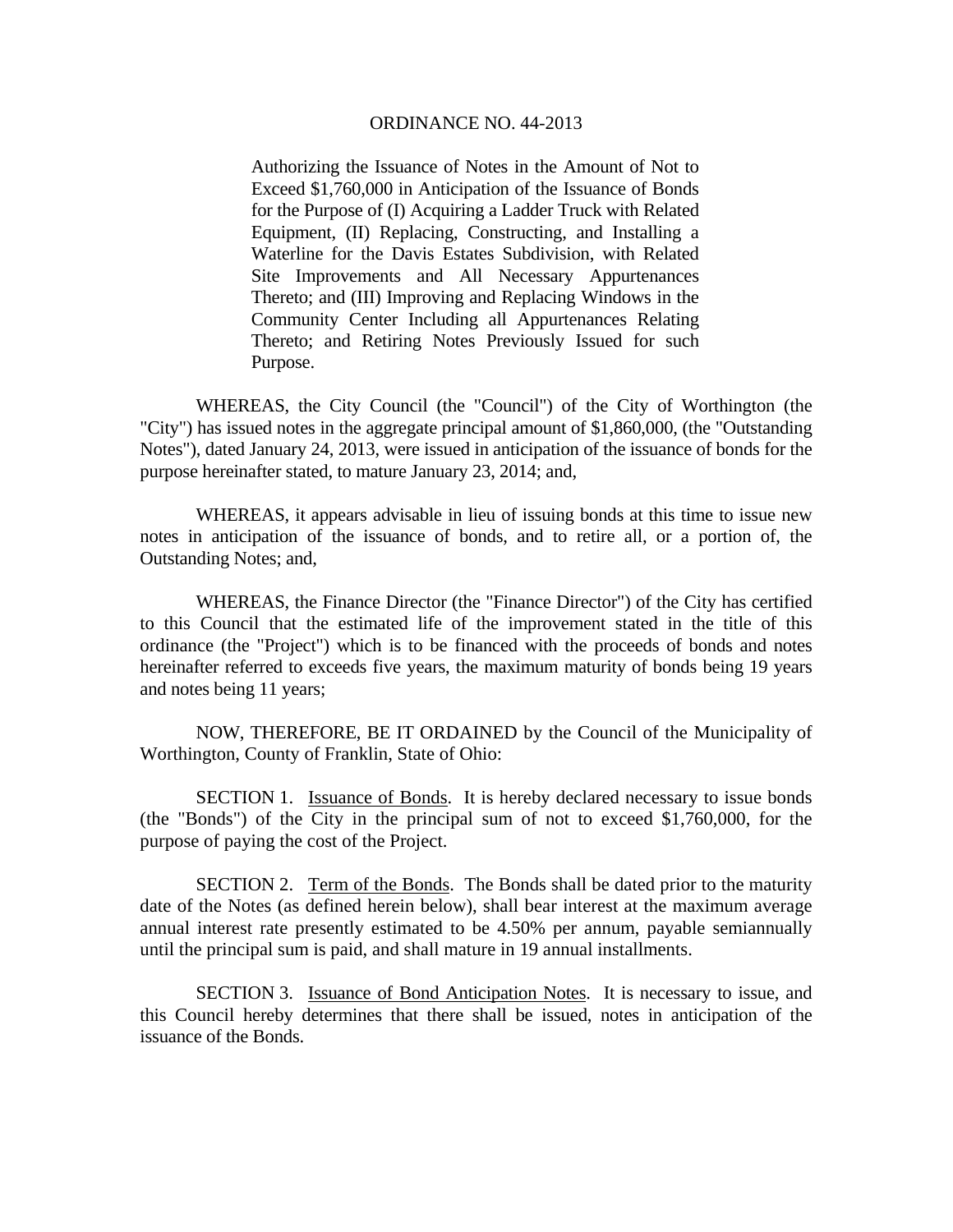SECTION 4. Terms of the Notes; Certificate of Fiscal Officer Relating to Terms of Notes. Such anticipatory notes (the "Notes") shall be in the amount of not to exceed \$1,760,000, which sum does not exceed the amount of the Bonds. The Notes shall be dated the date established by the Finance Director and certified to this Council and shall mature on such date as shall be determined by the Finance Director and certified to this Council, provided that such date shall not be later than one year after the date of issuance of the Notes. The Notes shall be issued as fully registered notes in book-entry form in denominations of \$100,000 or any integral multiple of \$5,000 in excess thereof. Coupons shall not be attached to the Notes. The Notes shall be sold in a transaction exempt from the requirements of Rule 15c2-12 of the United States Securities and Exchange Commission.

 The Finance Director is authorized and directed to execute a Certificate of Fiscal Officer Relating to Terms of Notes (the "Certificate of Fiscal Officer") setting forth the final terms of the Notes, consistent with the requirements of this ordinance, and to present the same to this Council after closing.

SECTION 5. General Obligation Pledge. The Notes shall be the full general obligation of the City, and the full faith, credit and revenue of the City are hereby pledged for the prompt payment of the same. The par value to be received from the sale of the Bonds and any excess funds resulting from the issuance of the Notes shall, to the extent necessary, be used only for the retirement of the Notes at maturity and are hereby pledged for such purpose.

SECTION 6. Debt Service Levy. There shall be and is hereby levied annually on all the taxable property in the City, in addition to all other taxes and inside the City's charter millage limitation, a direct tax (the "Debt Service Levy") for each year during which any of the Notes are outstanding, in an amount not less than that which would have been levied if the Bonds had been issued without the prior issuance of the Notes, for the purpose of providing, and in an amount which is sufficient to provide, funds to pay interest upon the Notes as and when the same falls due and to provide a fund for the repayment of the principal of the Notes at maturity or upon redemption. The Debt Service Levy shall not be less than the interest and sinking fund tax required by Article XII, Section 11 of the Ohio Constitution.

The Debt Service Levy shall be and is hereby ordered computed, certified, levied and extended upon the tax duplicate and collected by the same officers, in the same manner, and at the same time that taxes for general purposes for each of such years are certified, extended and collected. The Debt Service Levy shall be placed before and in preference to all other items and for the full amount thereof. The funds derived from the Debt Service Levy shall be placed in a separate and distinct fund, which shall be irrevocably pledged for the payments of the premium, if any, and interest on and principal of the Notes and Bonds when and as the same falls due. Notwithstanding the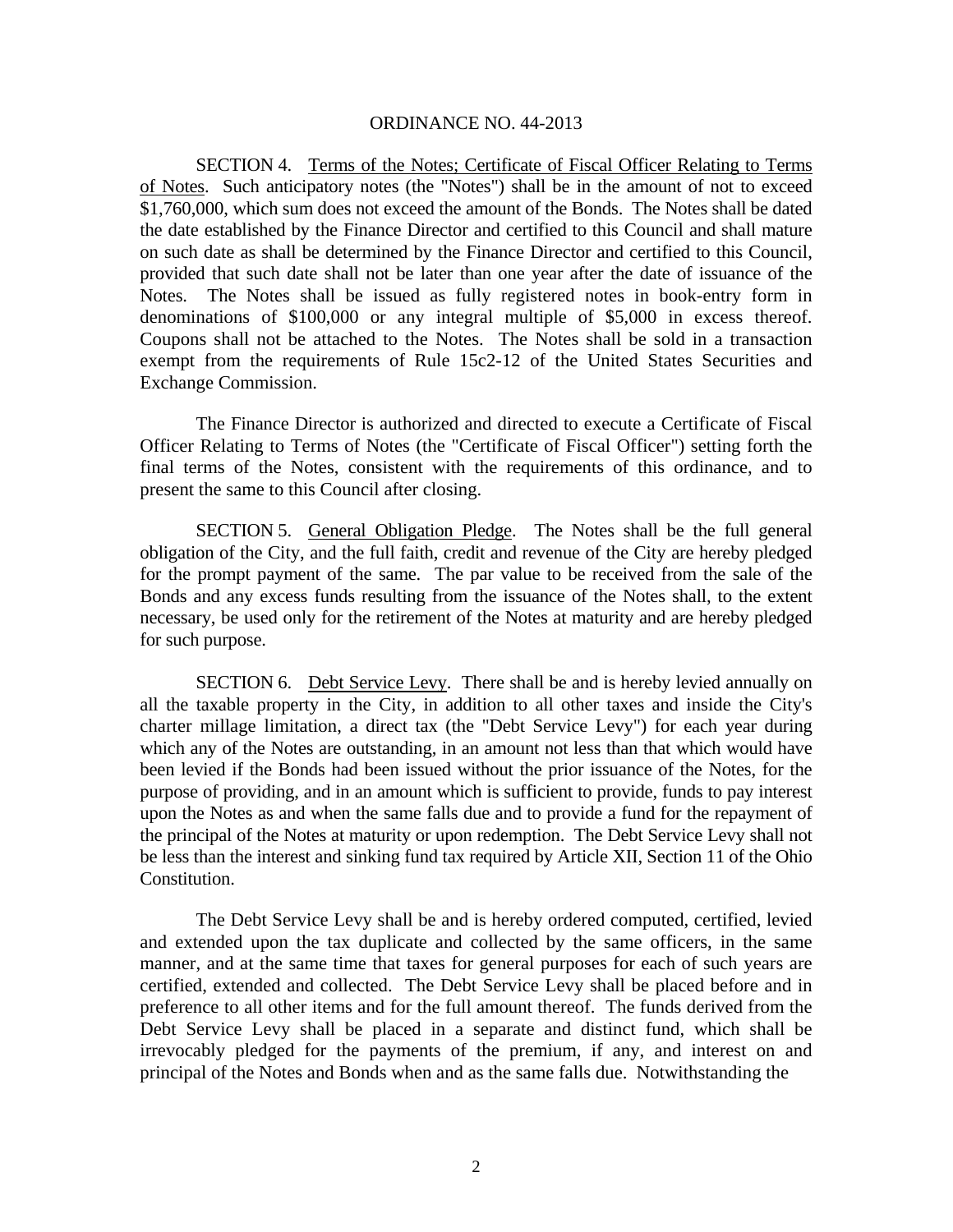foregoing, if the City determines that funds will be available from other sources for the payment of the Notes and Bonds in any year, the amount of the Debt Service Levy for such year shall be reduced by the amount of funds which will be so available, and the City shall appropriate such funds to the payment of the Notes and Bonds in accordance with law.

SECTION 7. Sale of Notes. The Notes shall bear interest, based on a 360-day year of twelve 30-day months, payable at maturity, at such rate per annum as shall be determined by the Finance Director and certified to this Council, provided that such rate shall not exceed 5.00% per annum. The Notes shall be sold to the purchaser or purchasers (collectively, the "Original Purchaser") designated by the Finance Director on behalf of Council and certified to this Council in the Certificate of Fiscal Officer, at the purchase price set forth in the Certificate of Fiscal Officer, plus interest accrued, if any, to the date of delivery of the Notes to the Original Purchaser.

 The Finance Director is hereby authorized and directed to deliver the Notes, when executed, to the Original Purchaser upon payment of the purchase price and accrued interest, if any, to the date of delivery. The proceeds of such sale, except any accrued interest or premium thereon, shall be deposited in the Treasury of the City and used for the purpose aforesaid and for no other purpose. The accrued interest received from such sale shall be transferred to the City's Bond Retirement Fund to be applied to the payment of the principal of and interest on the Notes, or other obligations of the City, as permitted by law. Any premium from the sale of the Notes shall be deposited into the fund or funds specified in the Certificate of Fiscal Officer and shall be used for the proper purposes of such fund or funds.

SECION 8. Form and Execution of Notes; Payment of Notes. The Notes shall be executed by the Finance Director and the City Manager, provided that either or both of such signatures may be a facsimile, shall be designated "City of Worthington, Ohio Various Purpose Notes, Series 2014," or as otherwise determined by the Finance Director, and shall be payable as to both principal and interest at the office of Note Registrar (as defined hereinbelow). The Notes shall express upon their faces the purpose for which they are issued and that they are issued pursuant to this ordinance.

The principal of and interest on the Notes shall be payable in lawful money of the United States of America without deduction for the services of the Note Registrar. The principal of and interest on the Notes shall be payable upon presentation and surrender of the Notes at their maturity at the office of the Note Registrar. No Note shall be valid or become obligatory for any purpose or shall be entitled to any security or benefit under this ordinance unless and until a certificate of authentication, as printed on the Note, is signed by the Note Registrar as authenticating agent. Authentication by the Note Registrar shall be conclusive evidence that the Note so authenticated has been duly issued and delivered under this ordinance and is entitled to the security and benefit of this ordinance. The certificate of authentication may be signed by any officer or officers of the Note Registrar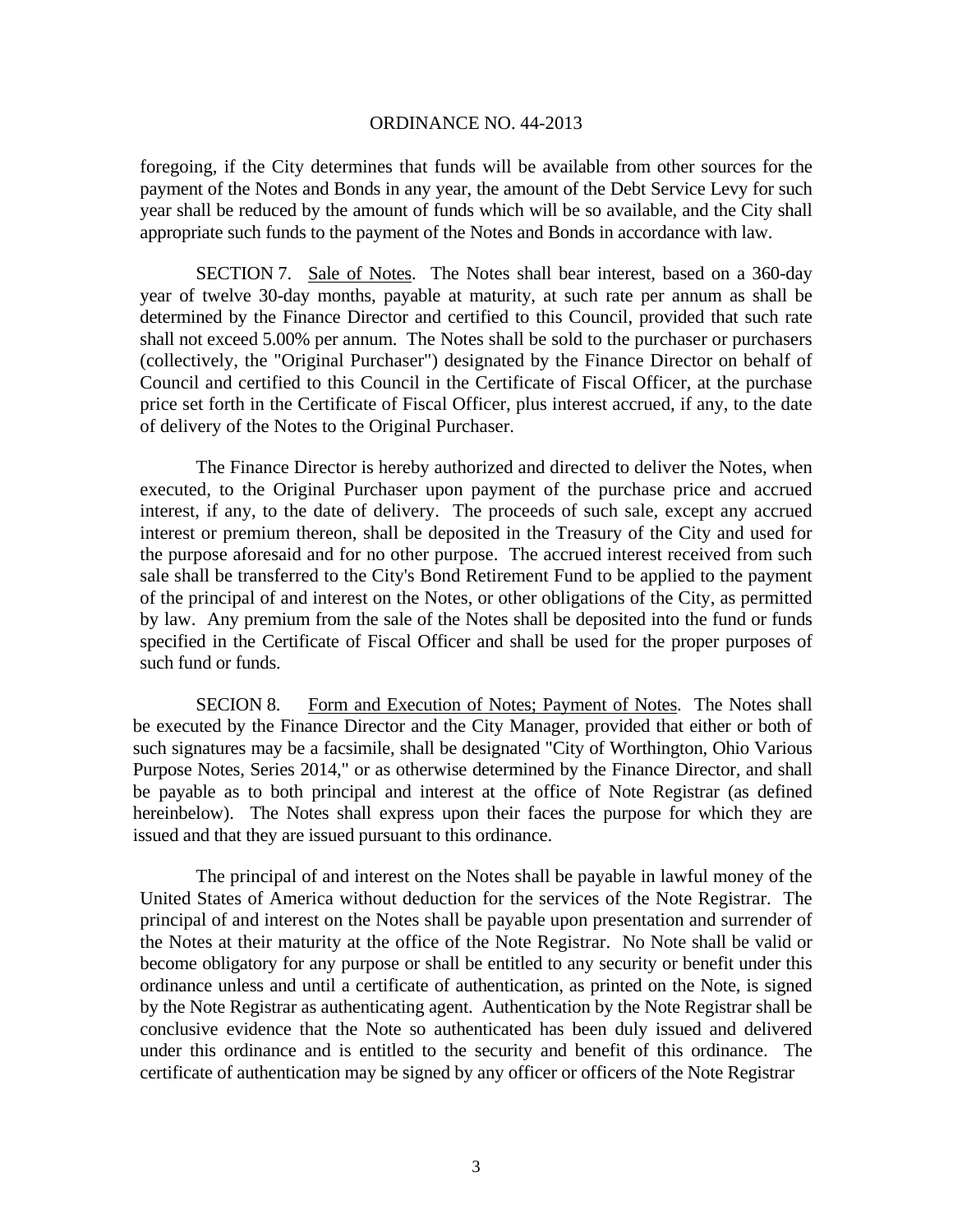or by such other person acting as an agent of the Note Registrar as shall be approved by the Finance Director on behalf of the City. It shall not be necessary that the same authorized person sign the certificate of authentication on all of the Notes.

SECTION 9. Appointment of Note Registrar. The Finance Director is hereby authorized and directed to serve as authenticating agent, note registrar, transfer agent, and paying agent for the Notes (the "Note Registrar"), or to execute on behalf of the City a Note Registrar Agreement with such bank or other appropriate financial institution as shall be acceptable to the Finance Director and the Original Purchaser, pursuant to which such bank or financial institution shall agree to serve as the Note Registrar for the Notes. If at any time the Note Registrar shall be unable or unwilling to serve as such, or the Finance Director in such officer's discretion shall determine that it would be in the best interest of the City for such functions to be performed by another party, the Finance Director may, and is hereby authorized and directed to, enter into an agreement with a national banking association or other appropriate institution experienced in providing such services, to perform the services required of the Note Registrar hereunder. Each such successor Note Registrar shall promptly advise all noteholders of the change in identity and new address of the Note Registrar. So long as any of the Notes remain outstanding, the City shall cause to be maintained and kept by the Note Registrar, at the office of the Note Registrar, all books and records necessary for the registration, exchange and transfer of Notes as provided in this section (the "Note Register"). Subject to the provisions of this ordinance, the person in whose name any Note shall be registered on the Note Register shall be regarded as the absolute owner thereof for all purposes. Payment of or on account of the principal of and interest on any Note shall be made only to or upon the order of that person. Neither the City nor the Note Registrar shall be affected by any notice to the contrary, but the registration may be changed as herein provided. All payments shall be valid and effectual to satisfy and discharge the liability upon the Notes, including the interest thereon, to the extent of the amount or amounts so paid.

Any Notes, upon presentation and surrender at the office of the Note Registrar, together with a request for exchange signed by the registered owner or by a person authorized by the owner to do so by a power of attorney in a form satisfactory to the Note Registrar, may be exchanged for Notes of the same form and of any authorized denomination or denominations equal in the aggregate to the unmatured principal amount of the Notes surrendered, and bearing interest at the same rate and maturing on the same date.

A Note may be transferred only on the Note Register upon presentation and surrender thereof at the office of the Note Registrar, together with an assignment executed by the registered owner or by a person authorized by the owner to do so by a power of attorney in a form satisfactory to the Note Registrar. Upon that transfer, the Note Registrar shall complete, authenticate and deliver a new Note or Notes of any authorized denomination or denominations equal in the aggregate to the unmatured principal amount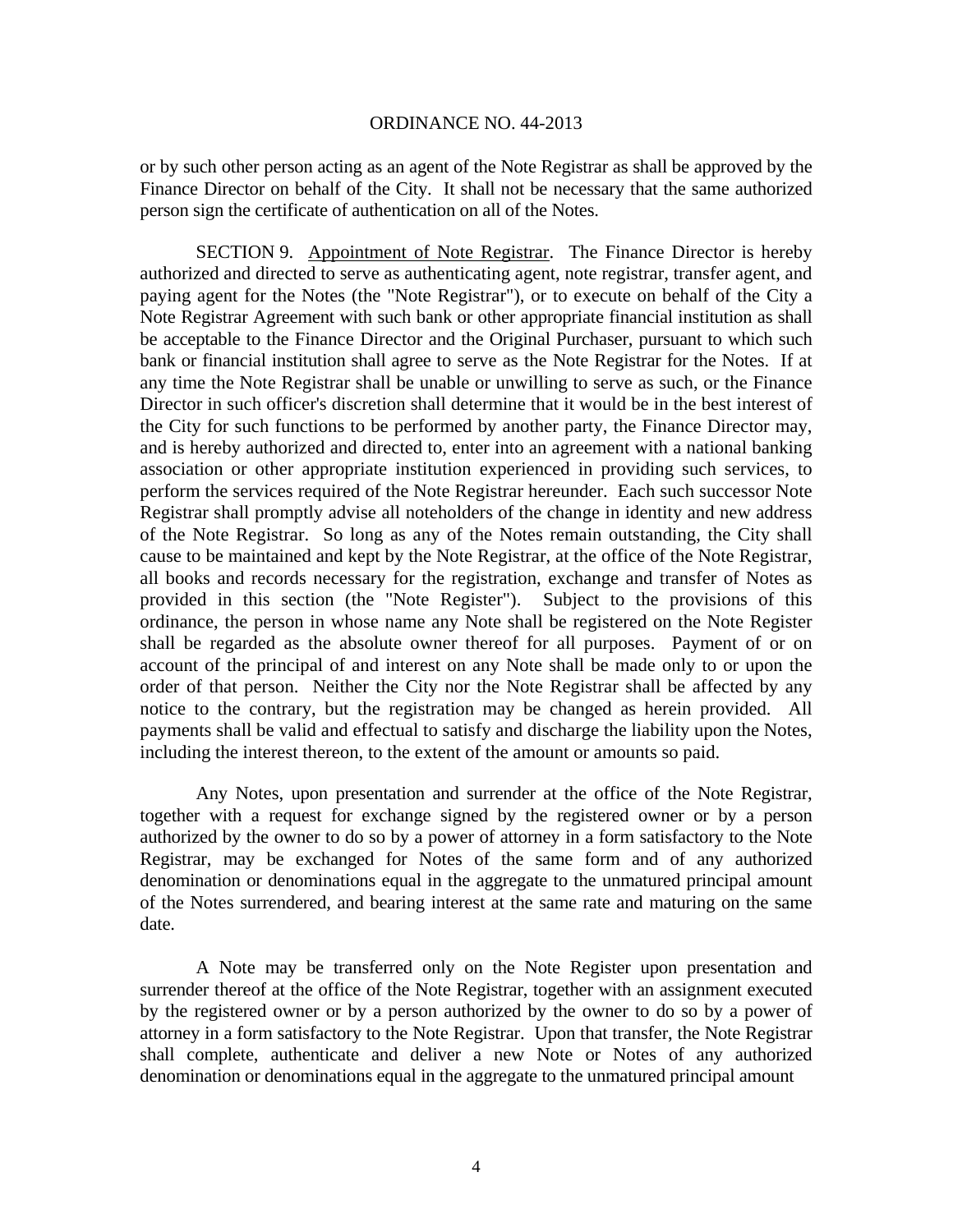of the Notes surrendered, and bearing interest at the same rate and maturing on the same date.

The City and the Note Registrar shall not be required to transfer or exchange (i) any Note during a period beginning at the opening of business 15 days before the day of mailing of a notice of redemption of Notes, and ending at the close of business on the day of such mailing, or (ii) any Notes selected for redemption, in whole or in part, following the date of such mailing.

In all cases in which Notes are exchanged or transferred hereunder, the City shall cause to be executed, and the Note Registrar shall authenticate and deliver, the Notes in accordance with the provisions of this ordinance. The exchange or transfer shall be without charge to the owner; except that the Council and Note Registrar may make a charge sufficient to reimburse them for any tax or other governmental charge required to be paid with respect to the exchange or transfer. The Council or the Note Registrar may require that those charges, if any, be paid before it begins the procedure for the exchange or transfer of the Notes. All Notes issued upon any transfer or exchange shall be the valid obligations of the City, evidencing the same debt, and entitled to the same benefits under this ordinance, as the Notes surrendered upon that transfer or exchange.

SECTION 10. Income Tax Pledge. The City hereby covenants, pursuant to Section 133.05(B)(7), Ohio Revised Code, to appropriate annually from lawfully available municipal income taxes, and to continue to levy and collect municipal income taxes adequate to produce, amounts necessary to meet the debt charges on the Notes and the Bonds in each year until full payment is made.

SECTION 11. Federal Tax Law Compliance. The City hereby covenants that it will comply with the requirements of all existing and future laws which must be satisfied in order that interest on the Notes is and will continue to be excluded from gross income for federal income tax purposes, including without limitation restrictions on the use of the property financed with the proceeds of the Notes so that the Notes will not constitute "private activity bonds" within the meaning of Section 141 of the Internal Revenue Code of 1986, as amended (the "Code"). The City further covenants that it will restrict the use of the proceeds of the Notes in such manner and to such extent, if any, as may be necessary, after taking into account reasonable expectations at the time the debt is incurred, so that they will not constitute arbitrage bonds under Section 148 of the Code and the regulations prescribed thereunder (the "Regulations").

 The Finance Director, or any other officer of the City, including the City Manager, is hereby authorized and directed (a) to make or effect any election, selection, designation, choice, consent, approval or waiver on behalf of the City with respect to the Notes as permitted or required to be made or given under the federal income tax laws, for the purpose of assuring, enhancing or protecting favorable tax treatment or the status of the Notes or interest thereon or assisting compliance with requirements for that purpose,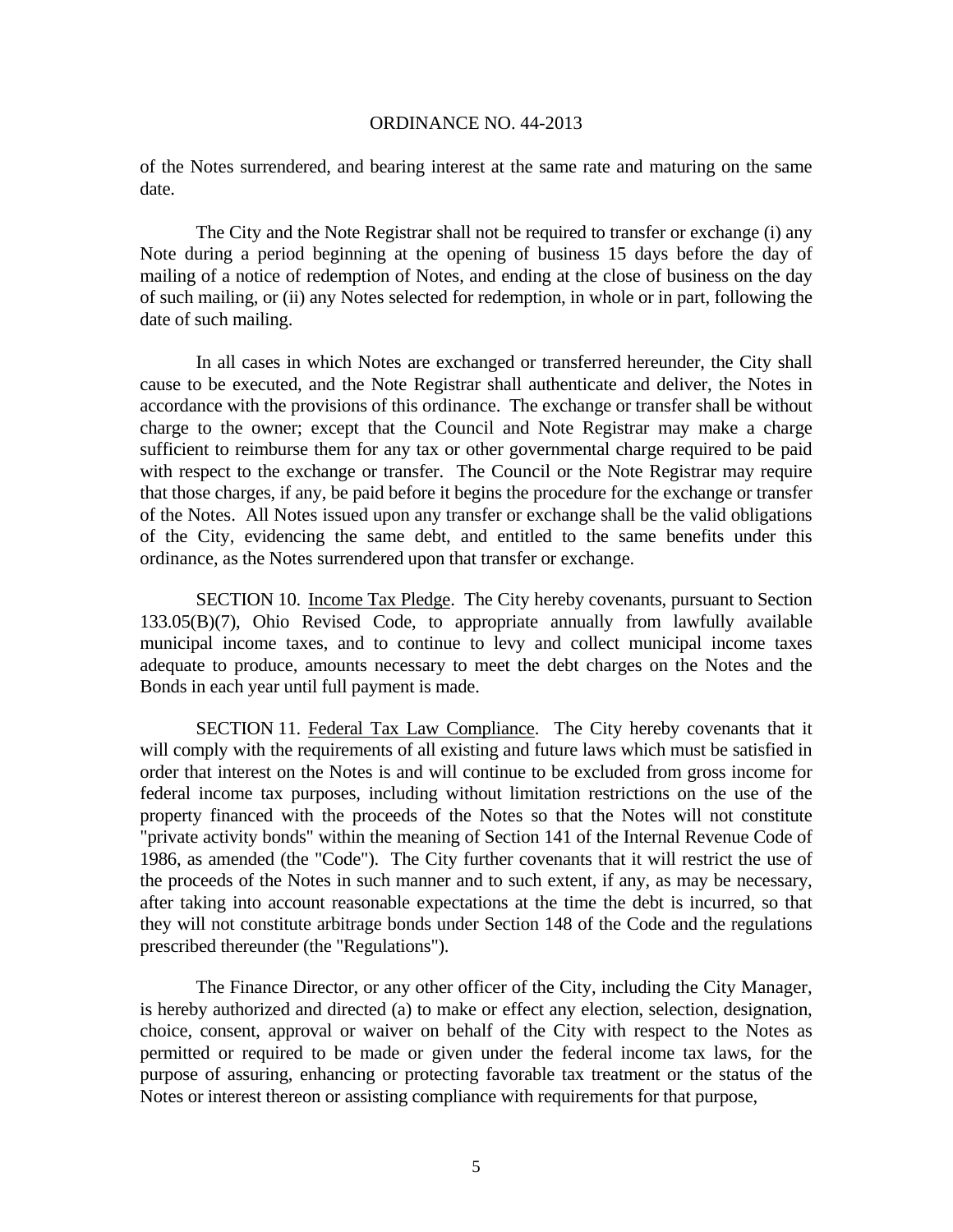reducing the burden or expense of such compliance, reducing any rebate amount or any payment of penalties, or making any payments of special amounts in lieu of making computations to determine, or paying, any excess earnings as rebate, or obviating those amounts or payments, as determined by the Finance Director, which action shall be in writing and signed by the Finance Director, or any other officer of the City, including the City Manager, on behalf of the City; (b) to take any and all actions, make or obtain calculations, and make or give reports, covenants and certifications of and on behalf of the City, as may be appropriate to assure the exclusion of interest from gross income and the intended tax status of the Notes; and (c) to give an appropriate certificate on behalf of the City, for inclusion in the transcript of proceedings, setting forth the facts, estimates and circumstances, and reasonable expectations of the City pertaining to Section 148 and the Regulations, and the representations, warranties and covenants of the City regarding compliance by the City with Sections 141 through 150 of the Code and the Regulations.

 The Finance Director shall keep and maintain adequate records pertaining to investment of all proceeds of the Notes sufficient to permit, to the maximum extent possible and presently foreseeable, the City to comply with any federal law or regulation now or hereafter having applicability to the Notes which limits the amount of Note proceeds which may be invested on an unrestricted yield or requires the City to rebate arbitrage profits to the United States Department of the Treasury. The Finance Director of the City is hereby authorized and directed to file such reports with, and rebate arbitrage profits to, the United States Department of the Treasury, to the extent that any federal law or regulation having applicability to the Notes requires any such reports or rebates.

SECTION 12. Transcript of Proceedings; Execution of Additional Documents. The officer having charge of the minutes of the Council and any other officers of the Council, or any of them individually, are hereby authorized and directed to prepare and certify a true transcript of proceedings pertaining to the Notes and to furnish a copy of such transcript to the Original Purchaser. Such transcript shall include certified copies of all proceedings and records of the Council relating to the power and authority of the City to issue the Notes and certificates as to matters within their knowledge or as shown by the books and records under their custody and control, including but not limited to a general certificate of the Clerk of Council and a no-litigation certificate of the City Manager and the Finance Director, and such certified copies and certificates shall be deemed representations of the City as to the facts stated therein.

 The Finance Director is hereby authorized and directed to take such action and to execute and deliver, on behalf of this Council, such additional instruments, agreements, certificates, and other documents as may be in their discretion necessary or appropriate in order to carry out the intent of this ordinance. Such documents shall be in the form not substantially inconsistent with the terms of this ordinance, as they in their discretion shall deem necessary or appropriate.